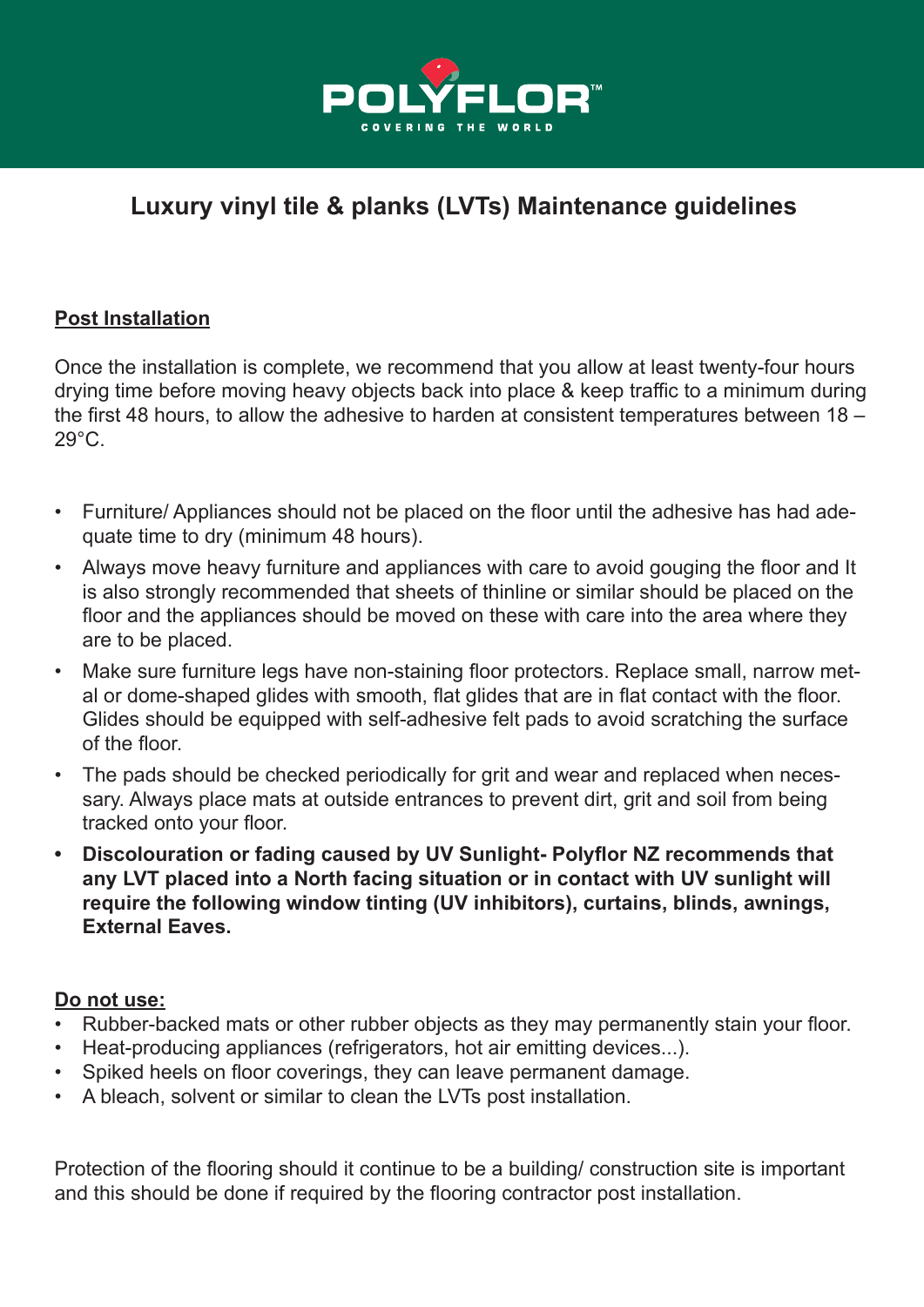

#### **Initial Clean**

Remove all loose debris & ensure that all traces of flooring products are removed. Sweep or vacuum to remove dust & grit, damp mop wth a neutral cleaner (PH levels 7-9).

#### **General Maintenance**

The amount of daily usage will determine how often cleaning is required. Sweep as necessary with a soft broom.

Care must be taken if you use a vacuum cleaner, do not use vacuum cleaners with "beater bars". Wipe over with a clean damp mop or cloth, which should be rinsed frequently in clean water. CAUTION: Remember that all floors can be slippery when wet.

Spots, marks and spillages should be wiped up as soon as possible.

#### **Do not use:**

- Wire or nylon wool scouring pads
- Furniture polish
- Spirit based polish
- Powder or liquid abrasive cleaners
- **Bleach or strong detergents**

Always follow the manufacturer's instructions & check that the cleaner agent is suitable for use.

Luxury vinyl tile & planks (LVTs) with a protective PU do not normally require sealer, but should you wish to use a sealer.

Ensure the floor is clean & dry and remove any build up using an approved stripping agent. Always follow the sealing agent's manufacturer's instruction

The floor surface should be initially prepared by stripping clean any traces of wax or old polish ensuring thorough removal of all slurry. Apply 3 even coats using a clean cotton string mop, polish or lambswool applicator.

#### **Maintenance in case of stubborn stains**

In the case of extremely stubborn stains, such as acids, alkalis, shoe-polish, blood, mustard, food, candy, fruit and

fruit juices, grass, urine, excrement, vomit etc, we recommend using a suitable cloth or a towel soaked with a neutral floor cleaner and water and must be done immediately or plasticizer migration, shrinkage or embrittle will occur.